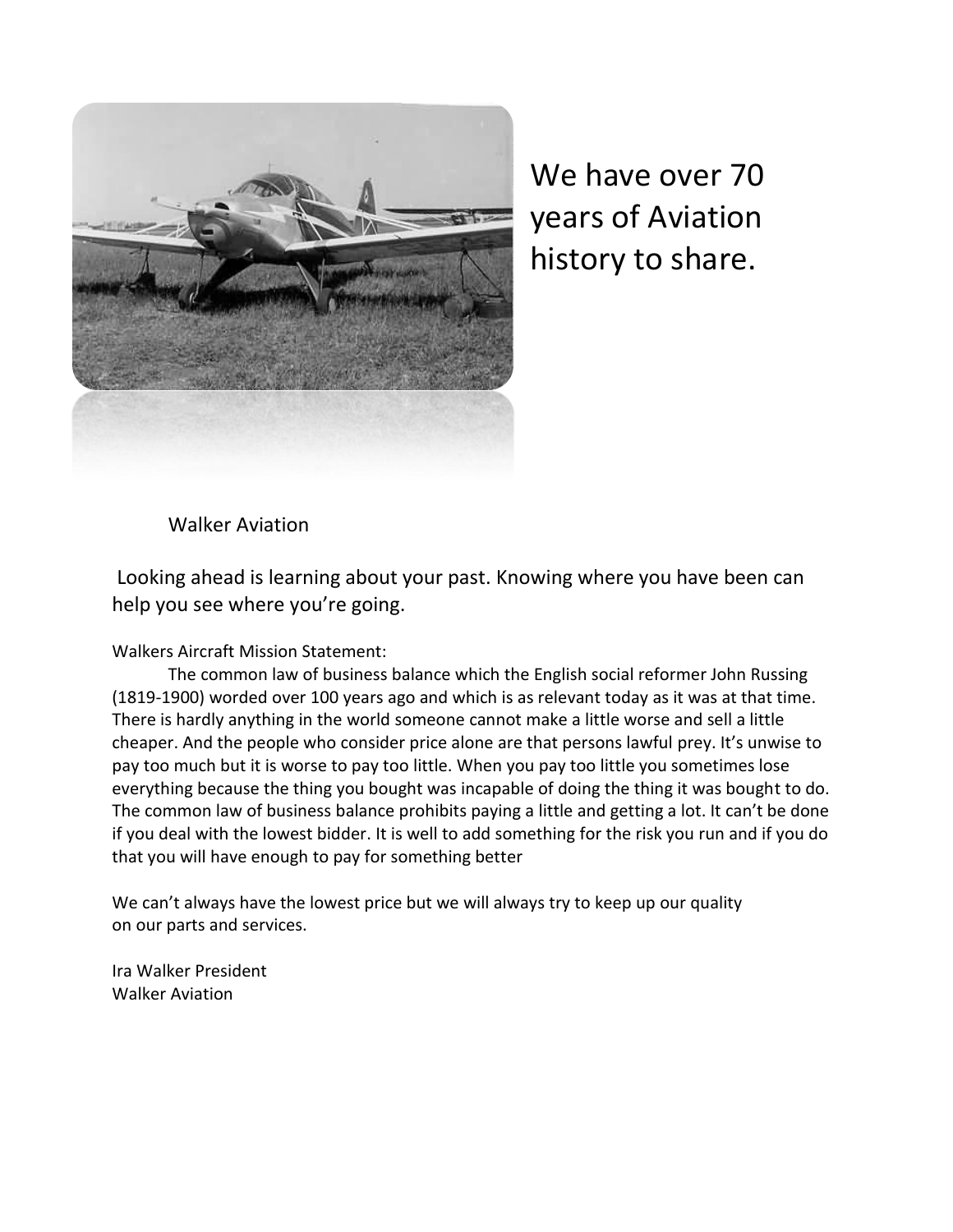# Shop Outlook and Goals



New ideas have always been a big part of our history. Where would we be without them?

It's worth-while to look at all new ideas and prove them out.





You might say we have the heart of a experimental homebuilder.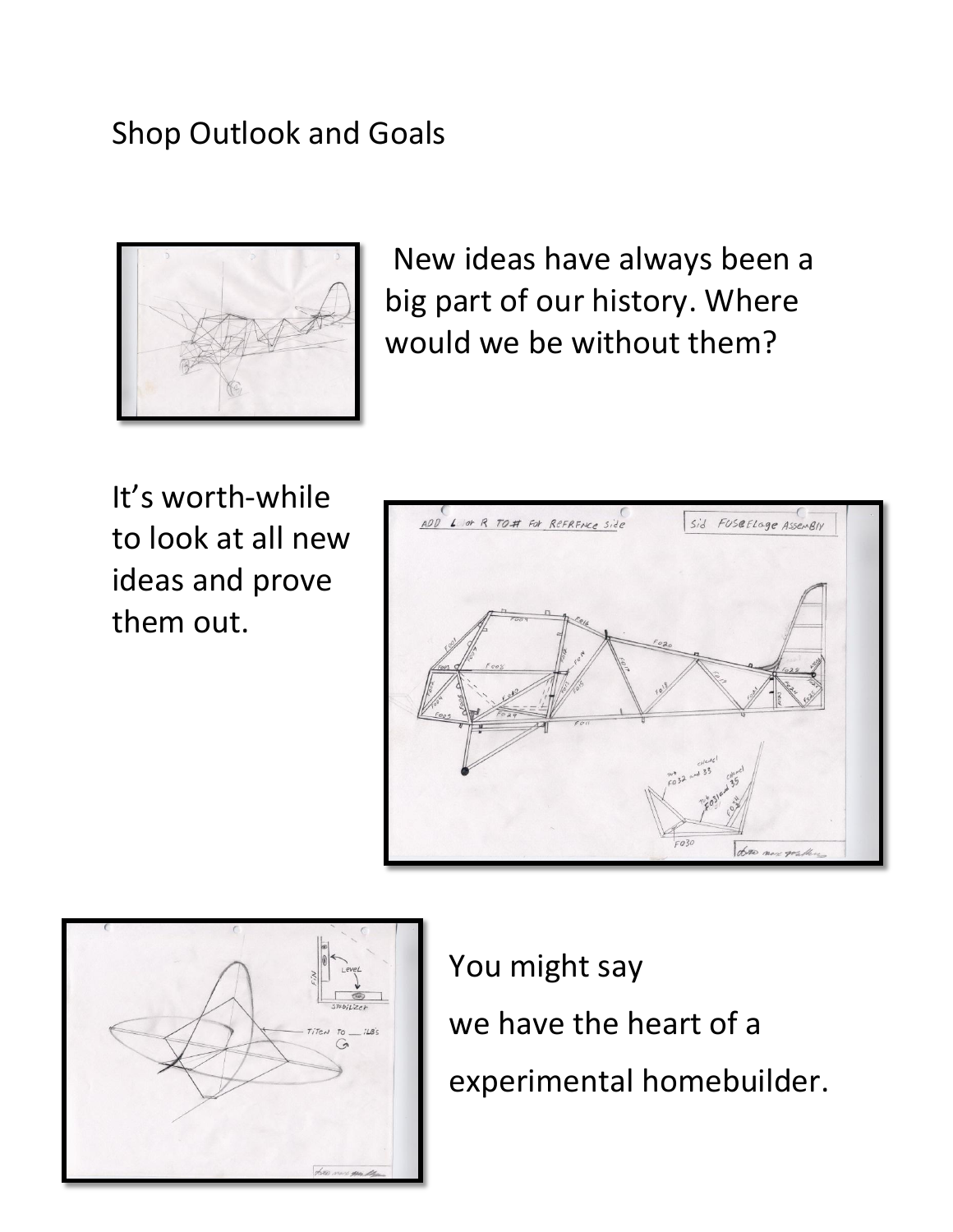Experimental homebuilding over the years has come a long way from the day when Frank Christensen introduced one of the world's best and first homebuilt aircraft kits.

 We would like to keep up with our history and keep new ideas on the books and moving. With or history of aircraft tooling and manufacture background new ideas can become a reality.

 Like [Reuel Call](http://www.ultimatewyoming.com/sectionpages/sec1/extras/callairmuseum.html) I have a dream of someday building an aircraft design of my own. People like Frank Christensen set the stage and opened the doors to the experimental world. Like Alice in Wonder Land sometimes your dreams Seem a little strange and impossible, but in the end things turn out right.

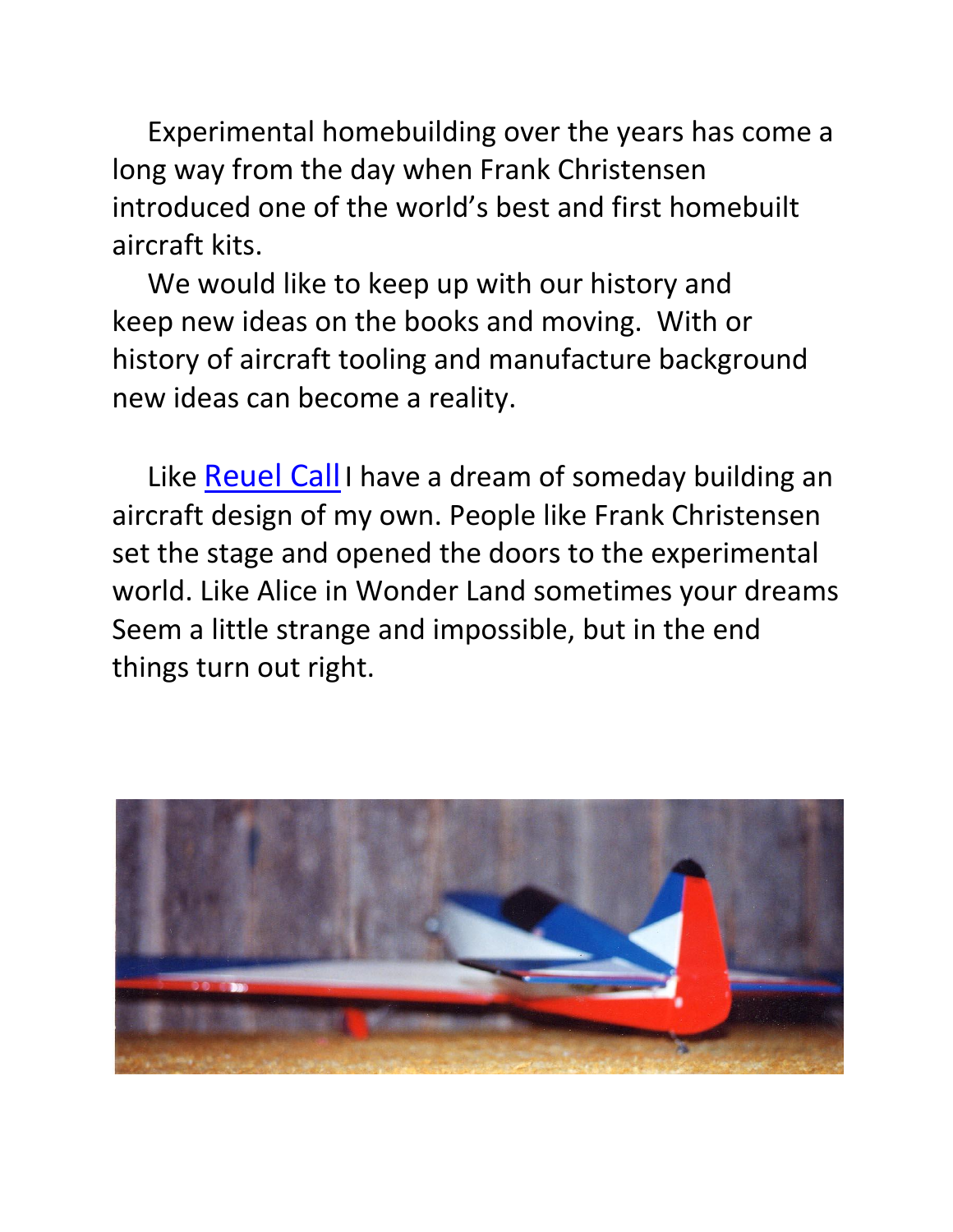

## Light Aircraft Restoration & Repair

Paint/Fabric & Detail Services



Custom fabrication & home builder service

## Services offered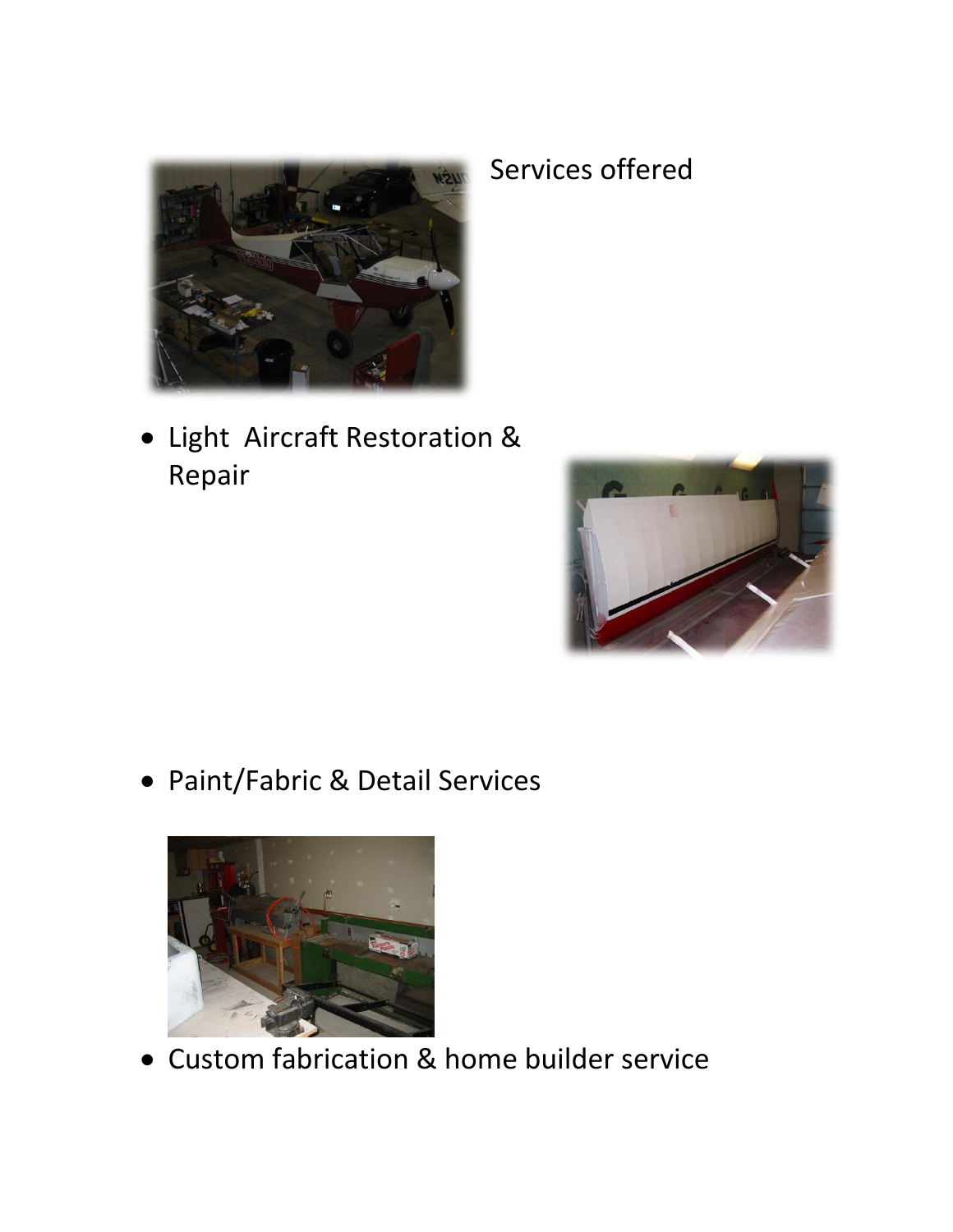

Over the years the business has been a big believer in flight safety and is willing to help you meet your flight safety technology goals. We can also scratch build your next aviation display for your business or public building.

The shop is dedicated to R&D projects. We like working on something new or bringing a old idea back with a little modern touch.